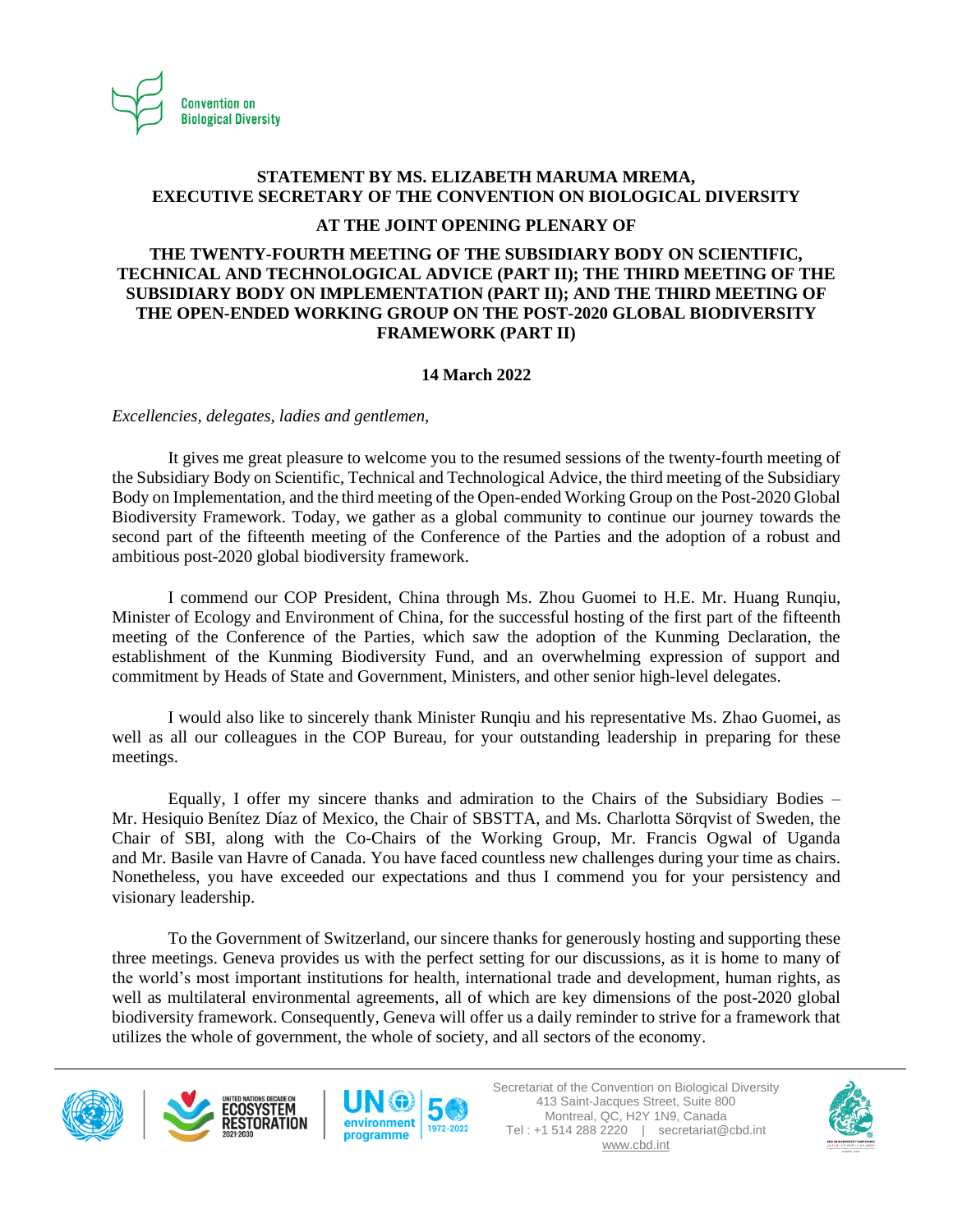I would like to extend a warm welcome to all participants and encourage your active engagement in the meetings. I have already seen many familiar faces, as well as some new ones. After two years of virtual meetings, I am personally delighted to see each and every one of you and I believe you too are happy to see each other probably for the first time since our last face-to-face meeting in Rome just before the world went into a total lockdown. We have more than 550 registered participants representing 164 countries joining in person and 700 joining virtually. Likewise, we have as many as 900 participants from organizations joining us in person plus 500 joining online for these meetings. I am pleased that given the importance of these meetings, we have been able to finance, on request, at least two representatives from all eligible Parties. My sincere and profound thanks go to the donor Governments for their generous support, even during these difficult times globally, that made this possible. In particular, I would like to recognize 13 Governments, namely, Australia, Austria, Belgium, Canada, Finland, Germany, Japan, Monaco, Malta, the Netherlands, New Zealand, Sweden, Switzerland, and the United Kingdom of Great Britain and Northern Ireland as well as the European Union.

I cannot forget to acknowledge the presence of indigenous peoples and local communities' representatives and experts in these meetings and for making their views heard through the three global dialogues for indigenous peoples and local communities that were facilitated by the Secretariat, in coordination with the International Indigenous Forum on Biodiversity. For supporting the presence of some of their representatives with us these coming days, my sincere thanks for the generous contributions received from six Governments, namely, Australia, Germany, New Zealand, Norway, Slovakia, and Sweden.

#### *Distinguished delegates,*

I would also like to take a moment to say a few words about the loss of a dear colleague at the Secretariat.

Those of us who have been involved in the meetings of multilateral organizations like ours know that our recommendations and decisions reflect the many hours spent in rooms such as this, discussing and debating each and every word and turn of phrase. But we seldom think about those behind the scenes, who spend their days, and often their nights, ensuring that our closely negotiated compromises result in a clear, correct, consistent and coherent text. This was the life work of our colleague, Orestes Plasencia, who held the position of Editor at the Secretariat since 2014. Orestes left us suddenly on 5 January. Orestes was a kind and good-humored colleague, who will be missed. Please join me for a moment of silence to remember and honour his life.

[*pause 20 seconds*]

Thank you.

#### *Distinguished delegates,*

The road to this meeting has been long and challenging, but together you have laid a solid foundation for our work. The Kunming Declaration provides us with clear political direction, with a commitment to negotiating a post-2020 global biodiversity framework that can effectively bend the curve of biodiversity loss and is accompanied by the necessary resources and an effective mechanism for monitoring and reviewing its progress. Ministers have also underscored many of the key elements, such as mainstreaming, redirection of subsidies, rule of law, and the full and effective participation of all stakeholders including the youth, women, indigenous peoples and local communities, business, financial institutions, NGOs, private sectors, etc. that must be part of the universal, ambitious, realistic, action